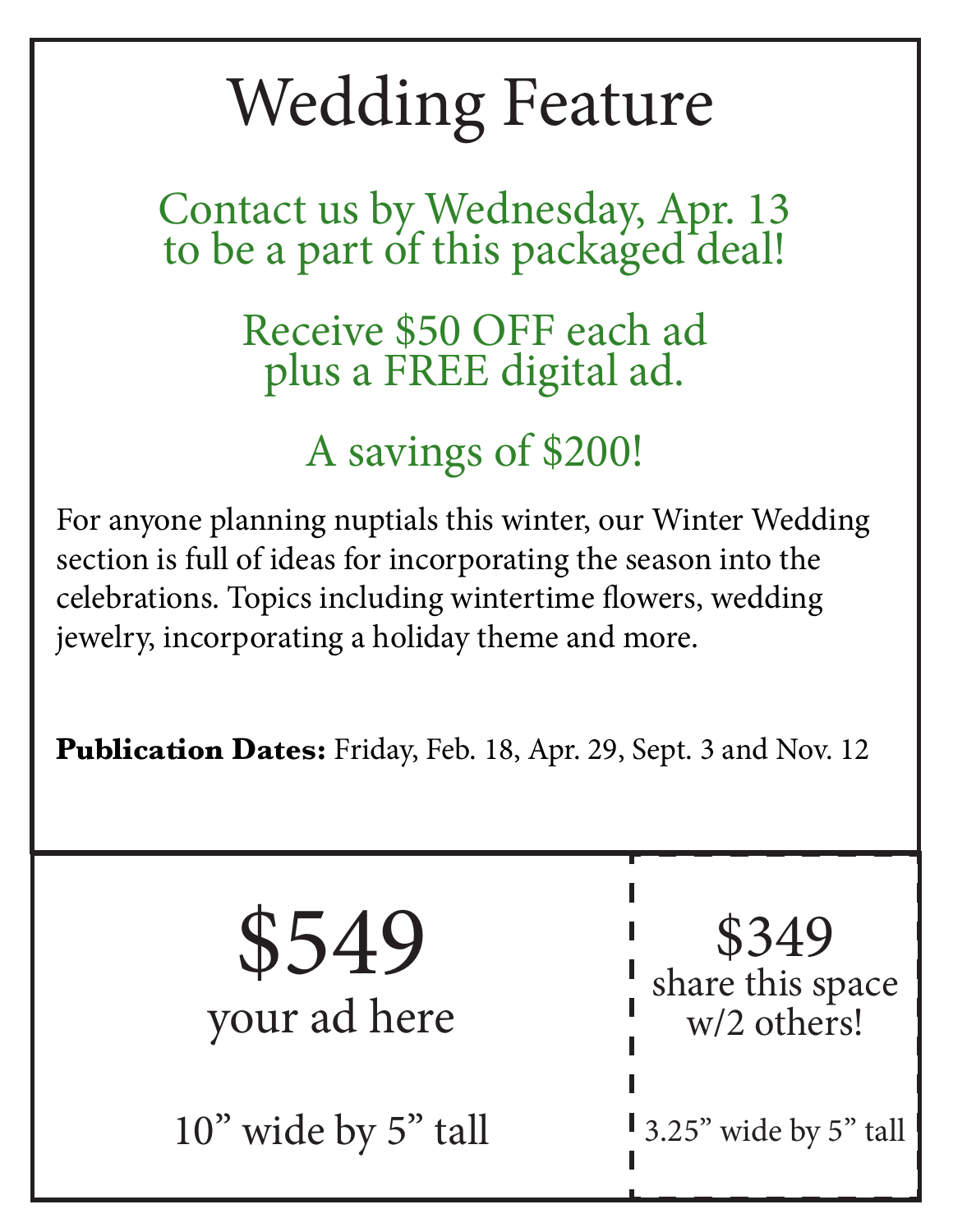WINTER WEDDING | LOCATION

Even while the coronavirus continues to evolve, weddings are still being planned, including destination weddings. If your dreams still include traveling somewhere magical, keep reading. We've got hot advice for keeping you safe and your dreams intact.

### BE FLEXIBLE

The best advice experts from Brides magazine can give about planning a destination right now is to be flexible and be prepared. As restrictions lift in some areas, people are rushing to finalize wedding plans. But pay attention to health risks, including news on variants and travel restrictions, and to government COVID-19 guidelines.

"Unfortunately, we've seen that these two do not always align — sometimes laws being too lax when risks are high and sometimes being too strict when risks are low," Annie Lee from Daughter of Design and Plannie told Brides. "There has been an unpredictability and capriciousness to when local government officials update COVID-19 rules, so couples continue to plan for both hopeful and cautious scenari-

make your big day as stressfree as possible

os until this is truly all behind

us."

#### PLAY IT SAFE

Whatever you decide to do, make the best health decision for both you and your guests. And that means guarding your mental health, too. Consider taking some of the stress out of any upcoming nuptials by downsizing guest lists and to secure the right talent once the world opens back up," Alison Laesser Keck of Alison Bryan Destinations told Brides. "Book everything as soon as possible! Whether you're doing this by yourself or with a planner, you'll want to

year.

making decisions as far out as you can, including for the next "It will be nearly impossible book many of your vendors simultaneously as your venue to guarantee availability."

#### HIRING A PLANNER

A destination wedding, with the added layers of travel and now a pandemic, is much more complicated than your average wedding. Hiring a planner that specializes in destination weddings can help

"Definitely get one on board before you sign any contracts," Laesser-Keck says. "There are COVID-19 policies and other things to negotiate. Now, more than ever, these strategies are vital. Also, if you have to postpone again, your planner's relationships with vendors will be everything."

## Planning a Destination Wedding

In some areas, the COVID-19 pandemic is waning while in others, concerns over variants are rising, even among the vaccinated.





10" wide by 5" tall

\$349 share this space w/2 others!

3.25" wide by 5" tall

WINTER WEDDING | THE HOLIDAYS

You've got two choices ignore it completely or embrace the fun. Here are some ways to work the most wonderful time of the year into the most wonderful day of your life.

#### GO GREEN AND RED OR SILVER AND GOLD

One of the first choices you might be asked to make is to choose the color palette that the rest of your wedding will revolve around. Consider picking holiday hues in green and red or metallic silver and gold.

### LOOK AT HOLIDAY VENUES

If you've got some time to plan, consider holiday-centric venues for your big day. Parks or historic homes are big draws, especially when turned out for the holidays with lots of lights and finery. Be aware that a holiday wedding is also competing with other celebrations, so you need to be ready to book as soon as you can.

### FESTIVE FLORALS

Work holiday greenery and plants into your floral arrangements. Not only will they bring a festive feeling to your nuptials, but they are more likely to be more budget friendly than roses and other tropicals. You can also

repurpose your centerpieces

and other larger arrangements for holiday celebrations.

CATERING

Give your reception some holiday flair with traditional holiday food and drinks. Think of warming flavors like ginger, cocoa and mulled wine. Consider a table of Christmas cookies for dessert and think about adding some of your family's traditional holiday goodies to your menu.

WARM TEXTURES

Some kinds of fabrics, such as velvets, chunky knits and faux furs, are popular around Christmas for a reason — they're warm. Add them to your wedding plans in the form of table runners, lap blankets (especially if any part of your ceremony is outside), a shrug to wear during your reception and more.

### CANDLES

Go for the warm glow of candlelight around your venue and reception area. Not only is it holiday appropriate, but it's romantic as all get out. Create special moments for candle lightings during your ceremony, maybe as you walk back down the aisle.

# A Holly Jolly Wedding

When you're planning a winter wedding, you've got a Santasized elephant in the room.



\$549 your ad here

10" wide by 5" tall

### \$349 share this space w/2 others!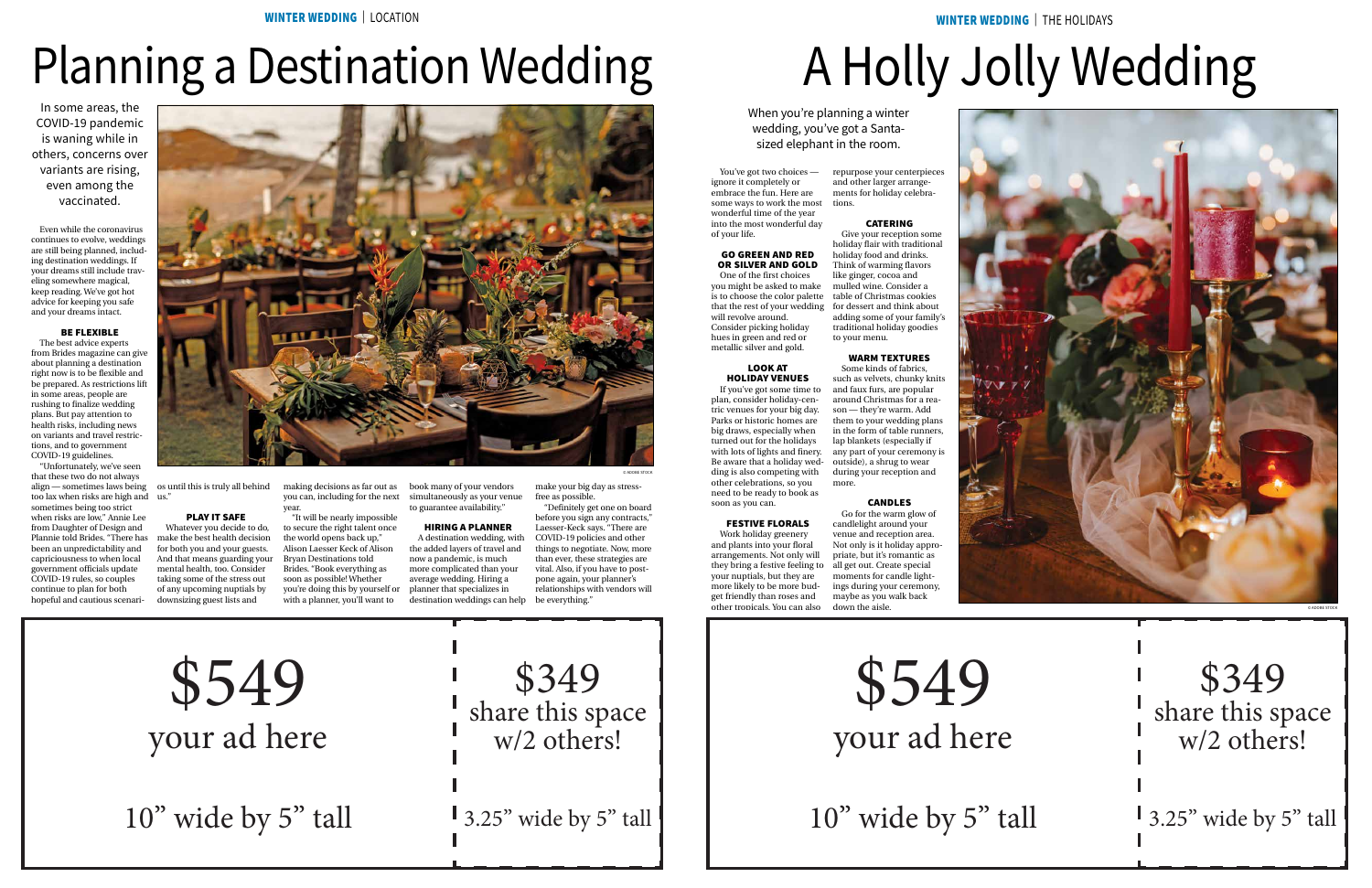But don't forget your other accessories in all the details for planning your big day. Here are the biggest trends in bridal jewelry for this year.

### DROP EARRINGS

Go big or go home when it comes wedding day earbobs. Bridal stylist Micaela Erlanger told The Zoe Report that maybe it's because we've all been Zooming for a year, but big, bold earrings are where it's at this season.

"Every dress requires earrings. You're not going to go with bare earlobes," Erlanger said. Consider classics like diamonds, pears and blingy beads in long, trailing tiers.

### AFFORDABLE PIECES

"Because couples have had to downsize their plans, there's this movement of people who are taking the money that would've gone towards age out of pieces. That's what modern couples are looking for.

Wedding jewelry doesn't have to break the bank, either. Budget-friendly costume jewelry offers pieces that brides don't have to worry about in all the worrying about practically everything else. Costume pieces are also pandemic friendly, Erlanger says.

"Social distancing is still very much a thing right now, and as a result, we're seeing this trend of people doing a small celebration followed by plans for a larger party the following year. That's where we're seeing a lot of fun costume jewelry come into the

mix."



### GO LUXE

luxe.

The other side of that argument, of course, is that smaller celebrations can be more into that piece, whether it's the engagement ring or the pair of earrings," Erlanger said. "It's really about making sure you can get more mile-

that big wedding and putting HAIR ACCESSORIES Jewelry is also making its way into wedding day hairdos. Brooches, antique necklaces and other pieces are now the brides crowning glory.

Don't have a diamond rope laying around? Look for embellished combs, barrettes and bun holders to bring a dash of sparkle to your wedding 'do.

### ETHICALLY SOURCED MATERIALS

Most of us have had enough of conflict, and that includes in our jewelry. Today's brides, Erlanger says, are concerned about the source of their jewelry pieces. Look for sustainable lab-grown diamonds or stones that are sourced from conflict-free mines.

## Winter Wedding Jewelry Trends

Jewelry in the form of a ring is often how the wedding planning begins.

© ADOBE STOCK

### WINTER WEDDING | THE RECEPTION

The party should represent who you both are as a couple and celebrate your unique love for one another and for your friends and family. Here are some eye-catching ways to do that, courtesy of The Knot.

### GET CREATIVE WITH THE GUESTBOOK

Sure, you can have a regular guestbook and pen. Or you can get out of the boring box. Think about a way guests can leave their best wishes for you in a way that reflects your hobbies, loves or values. Are the bride and groom sports fans? Signed baseballs, footballs or basketballs are great ways to reflect that.

### CHECK YOUR PHONES

If you want your guests to be present and in the moment (and you don't have a hashtag for your wedding), consider setting up a phone check station similar to a coat check at your favorite restaurant. Recruit a couple of friends to man the desk and guests and check their devices in and out.

#### RECHARGING STATIONS On the other end of that

spectrum, you can set up

recharging stations around your reception to make sure everyone keeps their

Instagram feeds update with the hottest pictures from your big day. Take a cue from event planning and make sure the stations are convenient but out of the way of the dance

of comfortable places to sit

around it.

floor and that there are plenty es — adult and otherwise. COOL COCKTAIL IDEAS Bespoke cocktails are so last year. Jazz up the bar at your reception with hot ideas like ice cubes with your monogram and drink pouchTalk to your caterer about more ideas to personalize your food and drink options in creative ways.

### **SCENTSCAPING**

Long winter nights are perfect for candlelight decor, and with candles comes the opportunity for planning the

perfect scents for your wedding and reception. Plus, scent is tied to memory, so the smell of your favorite candles will bring back happy memories for years to come. Just make sure that the scent is light enough not to aggravate guests with allergies and sensitivities.

# Five Great Reception Ideas

Vows, gowns and

flowers take center stage at the wedding, but the reception can really be your time to shine as a couple.





10" wide by 5" tall

\$349 share this space w/2 others!

1 3.25" wide by 5" tall

### \$549 your ad here

10" wide by 5" tall

\$349 share this space w/2 others!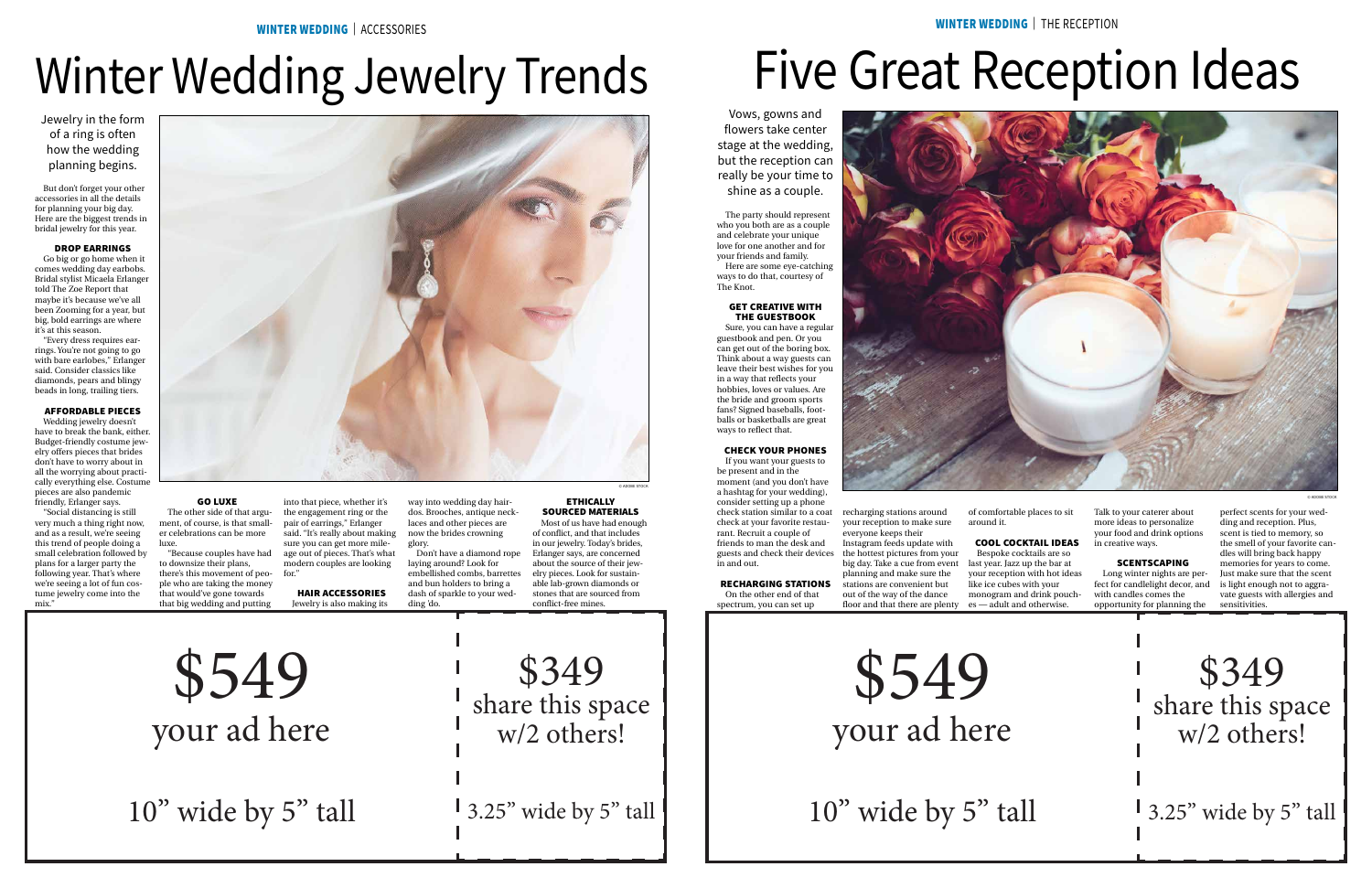WINTER WEDDING | DECOR

Work with your florist to find budget-friendly blooms that will give you all the punch of spring and summer varieties.

### FLOWERS IN SEASON

The experts at Teleflora say that winter weddings can find a rainbow of in-season flowers to pick from. These include amaryllis, anemone, camellias, Casablanca lilies, forget-me-nots, French tulips, gardenias, holly, jasmine, orchids, mini gerbera daisies, paperwhites, poinsettias and roses. You can also choose from filler stems that are in season year-round, including Queen Anne's lace, solidago, limonium, Montecasino aster and hypericum.

### PALETTES

Given that wide range of options, your florist can find blooms to suit any color palette and look. Winter brides can choose from solid-white or ivory-hued bouquets, or even go bold with deep reds. Think of incorporating traditional holiday flowers, too, to add a festive aspect to your big day. Add accents like pinecones, winter greenery and mistletoe for a understated holiday touch.

### HIRING A FLORIST

While the option exists to do it yourself, an experienced florist can help you pick stems that will perfectly accent your big day. They can also work with their vendors to get the best prices and help you stick to your budget. Before you talk to florists, know how you

day. This is a decision you need to make fairly early on; florists who do weddings tend to book up early, especially during a time of year when you're competing with holiday celebrations. Talk to your family and

want to use flowers in your big brides — and ask for florist recommendations. Read reviews online and your potential florist's website. You might also consider visiting the florist's shop to see how they do things before scheduling a one-on-one appointment.

friends — especially any recent

When you've narrowed it down, make that appointment

and talk to the florist about your vision, theme and guest list.

ding day like cozy blankets, scarves, mittens or a hat. Find a matching set or pick out a luxe item to hand out for your best gals, especially if your wedding day's going to take you into the chilly weather for any length of time. Bridesmaids dresses aren't exactly known for their warmth, you know

Also ask them about their availability, style, pricing and services. Talk to them about how they'll handle delivery and set up on their wedding day and what services they do and do not offer.

# Flowers for a Winter Wedding

You might not think of flowers in winter, but there are plenty of petals that are perfect for colderseason celebrations.

> \$349 share this space w/2 others! 1 3.25" wide by 5" tall



### WINTER WEDDING | SHOW YOUR APPRECIATION

They also maybe fed you too them, anyway.

![](_page_3_Picture_37.jpeg)

many margaritas during that bachelorette party. But you love

Brides says the average price point for bridesmaids gifts is \$75-\$100, but feel free to spend whatever you feel is appropriate. Here are some unique bridesmaids gifts to show them how much you appreciate them being there for you.

### BESPOKE JEWELRY

Jewelry can look expensive without being expensive, and it can come from the heart. Consider working with a local artist or even one you find on a network like Etsy to make bespoke earrings, necklaces or bracelets for your bridesmaids crew.

### PAJAMA SETS

Snag a few sets of matching or coordinating pajamas and have them monogrammed by a local embroidery shop. Wrap them in a pretty paper and include a heartfelt note about just how much they mean to  $\overline{y}$  you. PS : These PIs would make ing, sign each of your crew up for a subscription box that

a great wedding morning pic-

ture.

SUBSCRIPTION BOXES For the gifts that keep on giv-

everyone will enjoy. You can find a subscription box for just about anything nowadays. Look around for a service that

all like to garden (succulent gift box, anyone?) or love makeup. You'll get memories not only of your big day but all year long.

### CHAMPAGNE FLUTES

Maybe your girl gang is all about the celebration cocktails. Grab a set of tumblers or stemless flutes. You can add person-

you can all share in. Maybe you alization, monograms and more to make it more personal. If champagne flutes aren't your thing, you can find just about any beverage container and jazz it up, including flasks, highball glasses and coffee mugs.

> GET COZY Nothing says winter wed-

# Bridesmaids Gifts

![](_page_3_Picture_41.jpeg)

They're a huge part of your life and of your wedding day. They're there when you're crying over nail polish colors, budgets, blown honeymoons, pandemics and reception playlists.

© ADOBE STOCK

\$549 your ad here

10" wide by 5" tall

### \$549 your ad here

10" wide by 5" tall

\$349 share this space w/2 others!